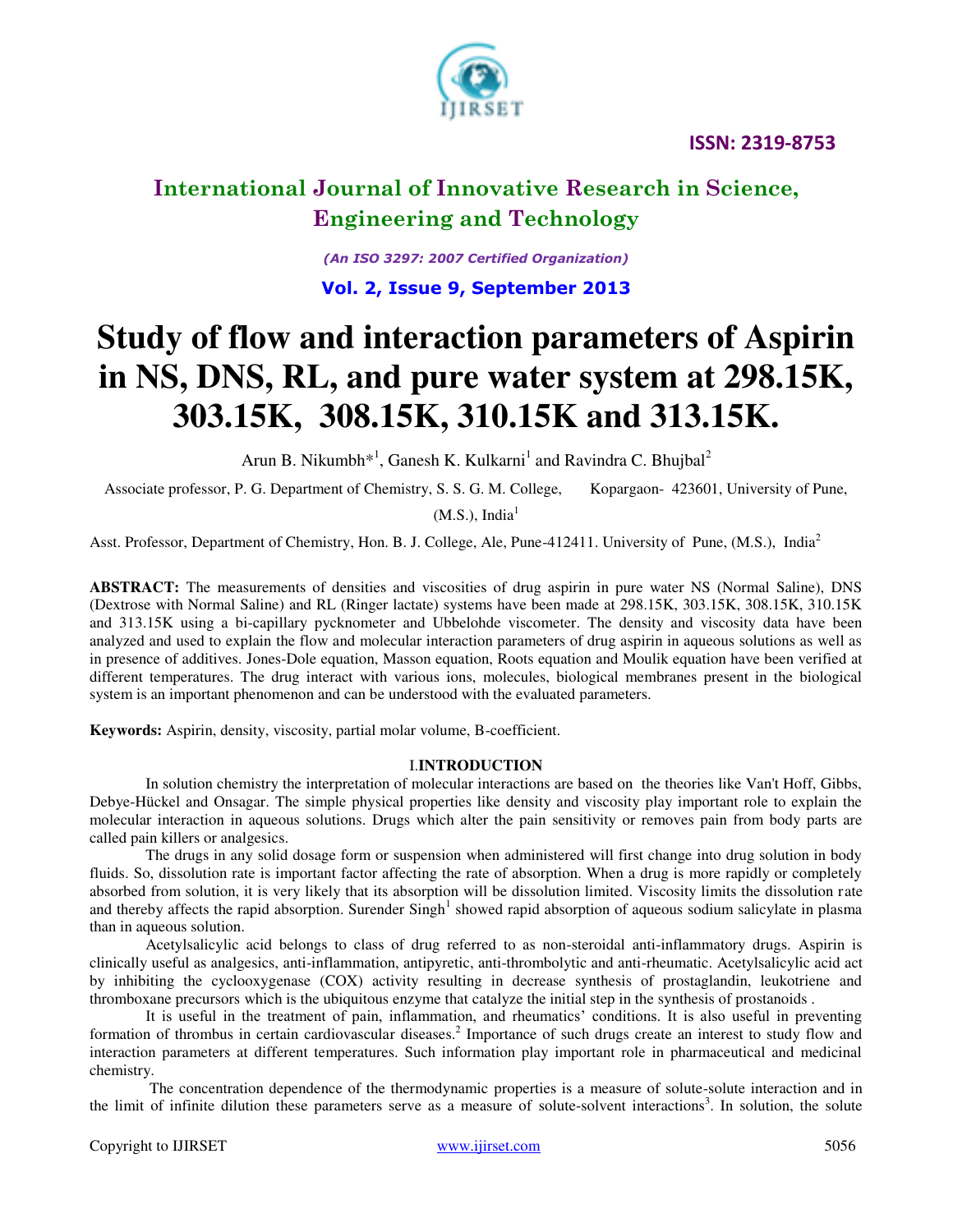#### **ISSN: 2319-8753**



# **International Journal of Innovative Research in Science, Engineering and Technology**

*(An ISO 3297: 2007 Certified Organization)* 

#### **Vol. 2, Issue 9, September 2013**

changes the water structure, as a result it also changes the solution viscosity. The variation of viscosity of solution with solute concentration is related to the size of the solute, nature of the solute as well as solute-solvent interaction.<sup>4</sup>

The drug–water molecular interaction and their temperature dependence play an important role in the understanding of drug action.<sup>5</sup> Transport property measurements are a powerful tool to study the behavior of various solutes in solutions. Drug actions i.e. drug reaching the blood stream, its extent of distribution, its binding to the receptors and finally producing the physiological action, all depend on various physicochemical properties chiefly decided by various interactions like ionic or covalent, charge transfer, hydrogen bonding, ion–dipole interactions, or hydrophobic interactions. The transport property measurements throw light on solute–solvent interactions which correlate with the structure making– breaking property of the solutes and solvents.<sup>6</sup>

The parameters like apparent molar volume, density, viscosity A and B coefficient and Jone-Dole parameters are useful to focus the solute-solvent interactions and to understand different biochemical reactions at 310.15 K i.e. at body temperature. It also enables to enrich the data at various composition and temperatures.

#### **II. EXPERIMENTAL**

#### *A***. Materials:**

Aspirin of high purity was obtained re-crystallized and then used. De-ionized water with a specific conductance of  $< 10^{-6}$  S.cm<sup>-1</sup> was used for the preparation of solutions at room temperature in a molarity range (4×10<sup>-3</sup> to 1.45×10<sup>-2</sup>) mol.L<sup>-1</sup>. The precision of balance used was  $\pm 1 \times 10^{-5}$ g.

#### *B***. Density measurements:**

The bi-capillary pycknometer is calibrated by measuring the density of triple distilled water. The different concentrations of aspirin were prepared in pure water in NS, DNS and RL. The density measurements were carried out at various temperatures. The uncertainties in the reported densities are of  $\pm 1.13 \times 10^{-4}$ g.cm<sup>-3</sup>.

#### *C***. Viscosity measurements:**

The solution viscosities are measured with an uncertainty of  $\pm 2.4 \times 10^{-4}$  mPa.s by using Ubbelohde viscometer. The viscosity measurements were performed at  $T = (298.15 \text{ to } 313.15) \text{ K}$ . The temperature of thermostat was maintained with an accuracy of  $\pm 0.01$  K. The flow time will be measured at the accuracy of  $\pm 0.01$  s.

 The six-seven compositions in the range (0.0145M to 0.0040M) of solutions of aspirin were prepared in NS, DNS, RL and pure water.

#### *D***. Data evaluation:**

The apparent molar volume,  $\phi_v$ , was obtained from the observed densities using the following equation<sup>7-10</sup>

 $(1)$ 

$$
\Phi_{\rm v} = \frac{1000(\rho_{\rm 0} - \rho)}{c \rho_{\rm 0}}
$$

ρ Where  $M_2$ , C,  $\rho$  and  $\rho_0$  are the molar mass of the aspirin, concentration (mol.L<sup>-1</sup>), and the densities of the solution and the solvent, respectively.

The apparent molar volume  $\phi_v$  was plotted against the square root of concentration ( $C^{\frac{1}{2}}$ ) in accordance with the Masson's equation $11$ 

$$
\Phi_{\mathbf{v}} = \Phi_{\mathbf{v}}^0 + \mathbf{S} \mathbf{v} \cdot \mathbf{C}^{\frac{1}{2}} \tag{2}
$$

 $+\frac{M}{a}$ 

Where  $\phi_v^0$  is the limiting apparent molar volume and  $S_v$  a semi-empirical parameter which depends on nature of solvent, solute, and temperature. Its value for large organic solutes is not of much significance<sup>5</sup>.

The observed viscosities for the aqueous solutions of aspirin were plotted in accordance with Jones-Dole equation<sup>12</sup>  $\frac{4r-1}{c^{2}} = A + BC^{2}$  (3)  $\frac{\eta_{r-1}}{c^{\frac{1}{2}}} = A + BC^{\frac{1}{2}}$ 

Where  $\eta_r = (\eta/\eta_o)$  and  $\eta$ ,  $\eta_o$  are viscosities of the solution and solvent respectively, C is the molar concentration. The linear plots for  $(\eta_r -1)/C^{1/2}$  versus  $C^{1/2}$  were expected and obtained for the aspirin. The B-coefficients were obtained from the linear plots using the least-square fitting method. The A- coefficient reflects solute-solute interaction<sup>13</sup> and the B-coefficient,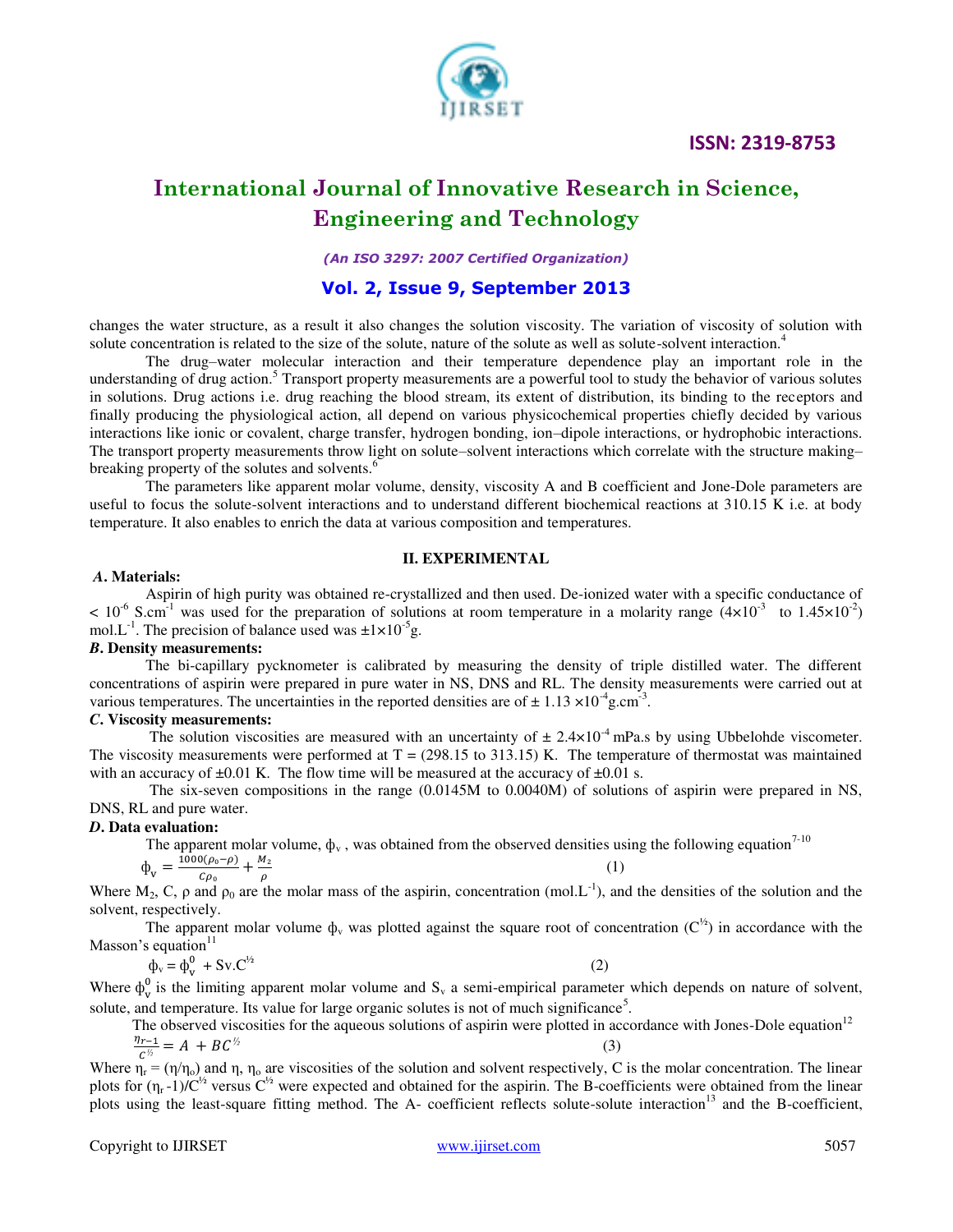### **ISSN: 2319-8753**



# **International Journal of Innovative Research in Science, Engineering and Technology**

*(An ISO 3297: 2007 Certified Organization)* 

### **Vol. 2, Issue 9, September 2013**

solute-solvent interactions. The interactions can also be evaluated from following models such as Moulik<sup>14</sup> and Root<sup>15</sup> equation

| $\eta_r^2 = M + KC^2$         | (4) |
|-------------------------------|-----|
| $(d - d_0)/C = A - B C^{1/2}$ |     |

#### **III. RESULTS AND DISCUSSION**

In table 1, the values of the densities, apparent molar volumes and viscosities of aspirin in NS, DNS, RL and pure distilled water are reported. In all sets the densities and viscosities of solutions increases with increase in concentration of solution. At higher temperatures the densities and viscosities becomes smaller. The apparent molar volumes  $\phi_y$ 's are calculated by using equation 1. The linear dependence of  $\phi_v$  on concentration is observed for all the concentrations investigated. Figure 1-4 shows plots of apparent molar volume  $\phi_y$  of aspirin against square root of concentration over the temperature range 293.15 K to 313.15K for different solvent systems..

The partial molar volume  $\phi_v^0$  have been calculated from the intercept of linear plots using equation 2. The  $\phi_v^0$ values are listed in table 2. The  $\psi^0$  values for set 2 and 3 are positive, while that for set 1 and 4 are negative. The  $\psi^0$  value provides information regarding the ion-solvent interactions, drug hydrophobicity and hydration properties. The lower negative  $\phi_{v}^{0}$  values suggest stronger hydrogen bonding <sup>5</sup>.

The  $\phi_v^0$  values increases with rise in temperature for all sets performed<sup>16</sup>, except set 3. The positive values of  $S_v$ obtained from the slope indicate strong inter and intra molecular interactions for set 1 and 4. The magnitude of  $S_y$  do not show specific trend with temperature. The strong solute-solvent interactions reflects weak solute-solute interactions.

|        | and the water at anticipal temperatures. | <b>SET 1 in NS</b> |         |                                                                  | <b>SET 2 in DNS</b> |                             |         |         |                                            |  |
|--------|------------------------------------------|--------------------|---------|------------------------------------------------------------------|---------------------|-----------------------------|---------|---------|--------------------------------------------|--|
| T/K    |                                          |                    |         | C/mole/lit $\rho/(gm/cc)$ $ \eta/mPa.s$ $ \phi_v/cm^3 mol^{-1} $ | T/K                 | $C/mole/lit  \rho/(gm/cc) $ |         | $\eta/$ | $\phi_{\rm v}/\text{cm}^3 \text{mol}^{-1}$ |  |
|        |                                          |                    |         |                                                                  |                     |                             |         | mPa.s   |                                            |  |
| 298.15 | 0.0055                                   | 1.00502            | 0.90366 | $-103.12$                                                        | 298.15              | 0.0055                      | 1.01005 | 0.87155 | 2728.059                                   |  |
|        | 0.007                                    | 1.00509            | 0.90558 | $-52.515$                                                        |                     | 0.007                       | 1.0124  | 0.88415 | 1853.452                                   |  |
|        | 0.0085                                   | 1.00519            | 0.90716 | $-23.289$                                                        |                     | 0.0085                      | 1.01365 | 0.89547 | 1413.855                                   |  |
|        | 0.01                                     | 1.00529            | 0.9088  | $-2.8302$                                                        |                     | 0.01                        | 1.01595 | 0.90562 | 1003.641                                   |  |
|        | 0.0115                                   | 1.00541            | 0.91086 | 10.5583                                                          |                     | 0.0115                      | 1.01811 | 0.91567 | 712.3232                                   |  |
|        | 0.013                                    | 1.00561            | 0.91335 | 14.7244                                                          |                     | 0.013                       | 1.02011 | 0.9301  | 500.2467                                   |  |
|        | 0.0145                                   | 1.00581            | 0.91485 | 18.0287                                                          |                     | 0.0145                      | 1.02273 | 0.95348 | 290.3091                                   |  |
| 303.15 | 0.0055                                   | 1.00366            | 0.8055  | $-114.15$                                                        | 303.15              | 0.0055                      | 1.00795 | 0.83998 | 2808.955                                   |  |
|        | 0.007                                    | 1.00372            | 0.80623 | $-59.718$                                                        |                     | 0.007                       | 1.01052 | 0.85051 | 1885.81                                    |  |
|        | 0.0085                                   | 1.00382            | 0.80736 | $-29.192$                                                        |                     | 0.0085                      | 1.01285 | 0.86149 | 1316.088                                   |  |
|        | 0.01                                     | 1.0039             | 0.80836 | $-5.8281$                                                        |                     | 0.01                        | 1.01533 | 0.87657 | 902.6164                                   |  |
|        | 0.0115                                   | 1.0041             | 0.81011 | 1.02747                                                          |                     | 0.0115                      | 1.01701 | 0.89085 | 665.0241                                   |  |
|        | 0.013                                    | 1.00416            | 0.81156 | 17.0483                                                          |                     | 0.013                       | 1.01877 | 0.90101 | 476.2438                                   |  |
|        | 0.0145                                   | 1.0043             | 0.81231 | 24.2485                                                          |                     | 0.0145                      | 1.02061 | 0.91874 | 321.127                                    |  |
| 308.15 | 0.0055                                   | 1.00199            | 0.72609 | $-123.44$                                                        | 308.15              | 0.0055                      | 1.00684 | 0.76336 | 2699.801                                   |  |

Table 1: Density, apparent molar volume and viscosity of aspirin in NS, DNS, RL and pure distilled water at different temperatures.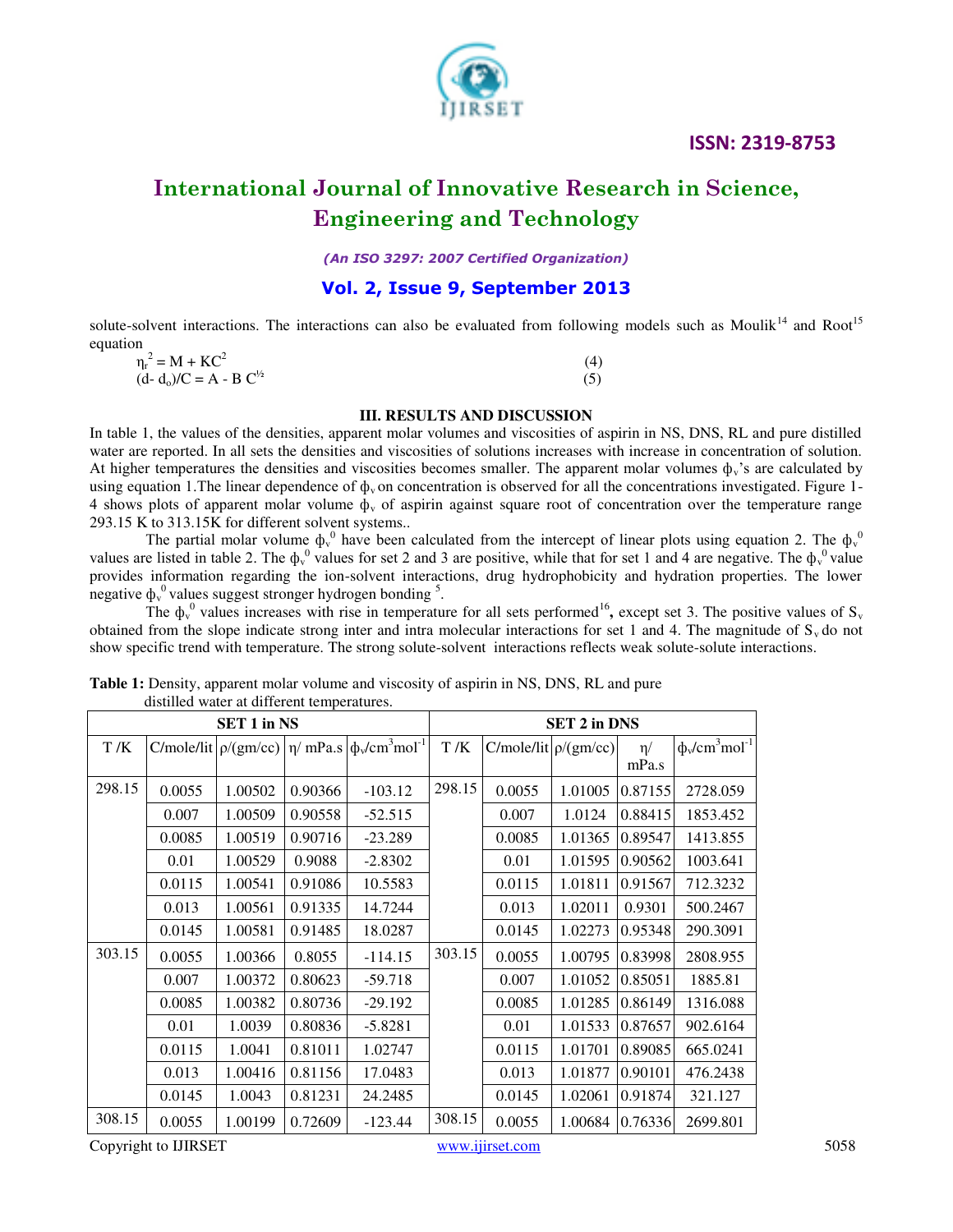

### *(An ISO 3297: 2007 Certified Organization)*

# **Vol. 2, Issue 9, September 2013**

|        | 0.007  | 1.00206 | 0.72675 | $-68.39$  |        | 0.007  | 1.00923 | 0.77754 | 1824.681 |
|--------|--------|---------|---------|-----------|--------|--------|---------|---------|----------|
|        | 0.0085 | 1.00213 | 0.72771 | $-32.771$ |        | 0.0085 | 1.01135 | 0.78286 | 1289.537 |
|        | 0.01   | 1.0022  | 0.72812 | $-7.8375$ |        | 0.01   | 1.01409 | 0.79498 | 854.213  |
|        | 0.0115 | 1.00229 | 0.72896 | 8.85282   |        | 0.0115 | 1.01601 | 0.80429 | 602.2885 |
|        | 0.013  | 1.00272 | 0.72989 | $-4.454$  |        | 0.013  | 1.01895 | 0.81874 | 331.6535 |
|        | 0.0145 | 1.00326 | 0.73122 | $-22.591$ |        | 0.0145 | 1.02097 | 0.83981 | 179.1546 |
| 310.15 | 0.0055 | 1.00134 | 0.70172 | $-152.64$ | 310.15 | 0.0055 | 1.00589 | 0.73115 | 2735.672 |
|        | 0.007  | 1.00141 | 0.70279 | $-91.313$ |        | 0.007  | 1.0082  | 0.74476 | 1863.846 |
|        | 0.0085 | 1.0015  | 0.70382 | -53.984   |        | 0.0085 | 1.01111 | 0.7533  | 1230.536 |
|        | 0.01   | 1.00158 | 0.70516 | $-26.853$ |        | 0.01   | 1.0129  | 0.76668 | 896.9958 |
|        | 0.0115 | 1.00162 | 0.70631 | $-3.3199$ |        | 0.0115 | 1.01576 | 0.78001 | 559.2696 |
|        | 0.013  | 1.00171 | 0.70714 | 10.9346   |        | 0.013  | 1.01801 | 0.78922 | 345.4719 |
|        | 0.0145 | 1.00262 | 0.70794 | $-34.34$  |        | 0.0145 | 1.02024 | 0.79473 | 177.2601 |
| 313.15 | 0.0055 | 0.99961 | 0.66465 | $-54.477$ | 313.15 | 0.0055 | 1.004   | 0.69226 | 2846.196 |
|        | 0.007  | 1.00005 | 0.66614 | $-67.096$ |        | 0.007  | 1.00707 | 0.70208 | 1843.773 |
|        | 0.0085 | 1.00026 | 0.6679  | $-48.156$ |        | 0.0085 | 1.00921 | 0.7154  | 1302.523 |
|        | 0.01   | 1.00026 | 0.6691  | $-13.863$ |        | 0.01   | 1.01201 | 0.72099 | 858.8757 |
|        | 0.0115 | 1.00035 | 0.67077 | 3.64438   |        | 0.0115 | 1.01455 | 0.73366 | 553.1505 |
|        | 0.013  | 1.00056 | 0.67193 | 7.86552   |        | 0.013  | 1.01695 | 0.74146 | 328.5461 |
|        | 0.0145 | 1.00167 | 0.67295 | $-50.96$  |        | 0.0145 | 1.01955 | 0.75535 | 136.8752 |

**Table 1:** Continued….

|        |            | SET 3 In RL |                |                                                        | $SET 4$ In D.W. |            |           |                |                           |
|--------|------------|-------------|----------------|--------------------------------------------------------|-----------------|------------|-----------|----------------|---------------------------|
| T/K    | C/mole/lit | p/(gm/cc)   | $\eta$ / mPa.s | $\phi$ <sub>v</sub> /cm <sup>3</sup> mol <sup>-1</sup> | T/K             | C/mole/lit | p/(gm/cc) | $\eta$ / mPa.s | $\phi_{v}/cm^{3}mol^{-1}$ |
| 298.15 | 0.0055     | 1.00175     | 0.89785        | 453.228                                                |                 | 0.0055     | 0.99958   | 0.89824        | $-282.494$                |
|        | 0.007      | 1.0023      | 0.89919        | 316.272                                                |                 | 0.007      | 0.9999    | 0.89957        | $-229.09$                 |
|        | 0.0085     | 1.00281     | 0.90113        | 232.344                                                |                 | 0.0085     | 1.00033   | 0.90074        | $-207.513$                |
|        | 0.01       | 1.00373     | 0.90273        | 132.727                                                |                 | 0.01       | 1.00052   | 0.90172        | $-168.338$                |
|        | 0.0115     | 1.00447     | 0.90446        | 74.6991                                                |                 | 0.0115     | 1.0007    | 0.90334        | $-138.511$                |
|        | 0.013      | 1.00493     | 0.90555        | 51.5305                                                |                 | 0.013      | 1.00092   | 0.90526        | $-118.653$                |
|        | 0.0145     | 1.00562     | 0.90705        | 17.3448                                                |                 | 0.0145     | 1.0011    | 0.90651        | $-100.136$                |
| 303.15 | 0.0055     | 1.00038     | 0.8077         | 471.9481                                               | 303.15          | 0.0055     | 0.89824   | 0.80696        | $-273.744$                |
|        | 0.007      | 1.00071     | 0.80878        | 362.2962                                               |                 | 0.007      | 0.89957   | 0.80865        | $-205.007$                |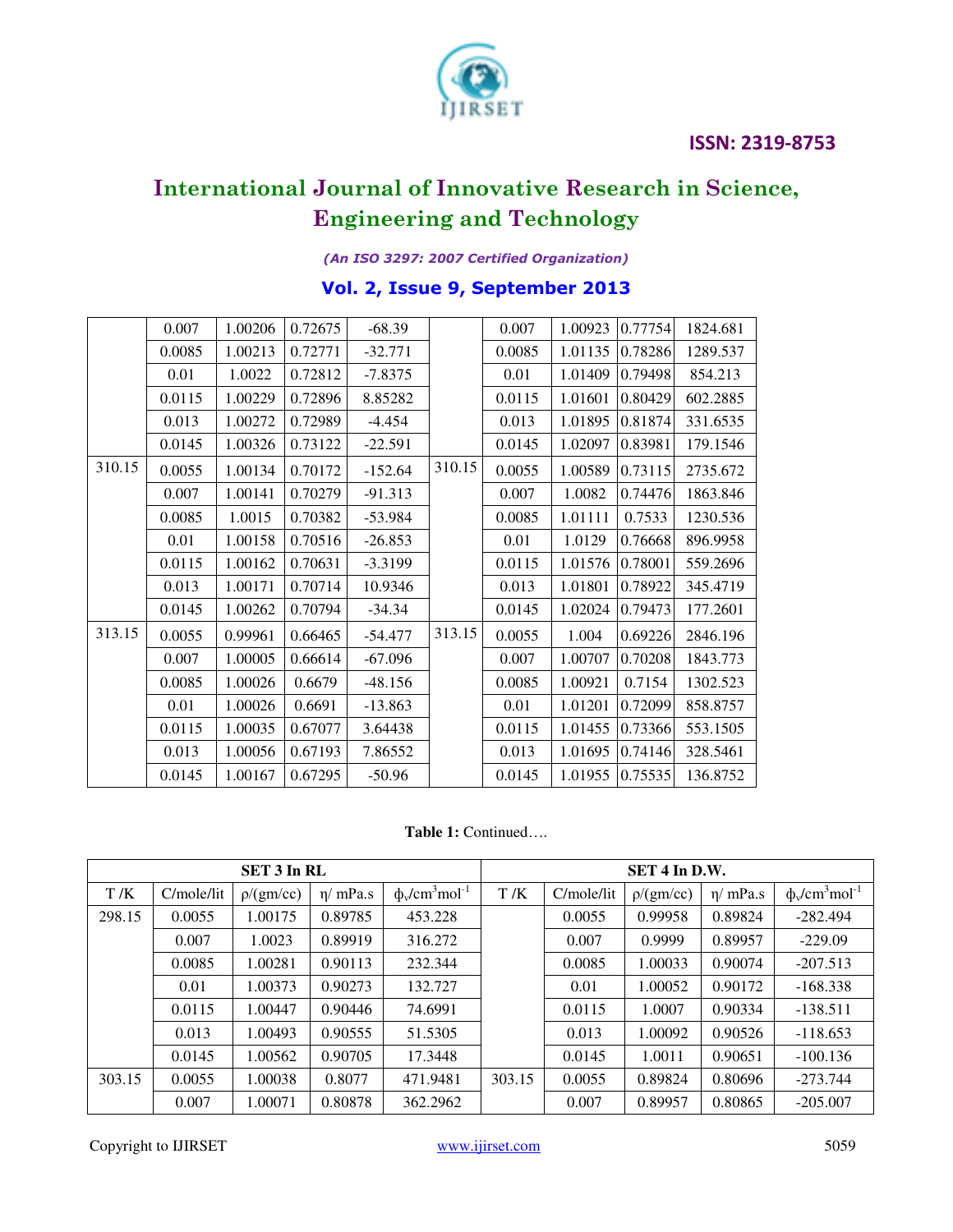

### *(An ISO 3297: 2007 Certified Organization)*

### **Vol. 2, Issue 9, September 2013**

|        | 0.0085 | 1.00156 | 0.81072 | 230.29   |        | 0.0085 | 0.90074 | 0.81016 | $-178.254$ |
|--------|--------|---------|---------|----------|--------|--------|---------|---------|------------|
|        | 0.01   | 1.00248 | 0.8128  | 130.8995 |        | 0.01   | 0.90172 | 0.81211 | $-143.457$ |
|        | 0.0115 | 1.00331 | 0.81401 | 65.24755 |        | 0.0115 | 0.90334 | 0.81329 | $-118.611$ |
|        | 0.013  | 1.00356 | 0.81625 | 59.27282 |        | 0.013  | 0.90526 | 0.81456 | $-103.361$ |
|        | 0.0145 | 1.00417 | 0.81863 | 29.75596 |        | 0.0145 | 0.90651 | 0.81595 | $-93.3448$ |
| 308.15 | 0.0055 | 0.99872 | 0.73242 | 463.6665 | 308.15 | 0.0055 | 0.99668 | 0.7264  | $-296.142$ |
|        | 0.007  | 0.99913 | 0.73284 | 344.3493 |        | 0.007  | 0.9968  | 0.72732 | $-211.092$ |
|        | 0.0085 | 0.99978 | 0.73475 | 238.9166 |        | 0.0085 | 0.99709 | 0.72842 | $-176.179$ |
|        | 0.01   | 1.00082 | 0.7368  | 126.1247 |        | 0.01   | 0.99735 | 0.72912 | $-148.722$ |
|        | 0.0115 | 1.0015  | 0.73845 | 74.05231 |        | 0.0115 | 0.99769 | 0.73051 | $-135.426$ |
|        | 0.013  | 1.0019  | 0.74184 | 55.52907 |        | 0.013  | 0.99772 | 0.73144 | $-101.209$ |
|        | 0.0145 | 1.00273 | 0.74286 | 11.19135 |        | 0.0145 | 0.998   | 0.73277 | $-91.4166$ |
| 310.15 | 0.0055 | 0.99807 | 0.69865 | 433.1212 | 310.15 | 0.0055 | 0.99595 | 0.69963 | $-298.193$ |
|        | 0.007  | 0.99841 | 0.69985 | 330.3384 |        | 0.007  | 0.99608 | 0.70048 | $-214.125$ |
|        | 0.0085 | 0.99906 | 0.70091 | 227.3416 |        | 0.0085 | 0.99645 | 0.70181 | $-188.154$ |
|        | 0.01   | 0.99978 | 0.70225 | 148.24   |        | 0.01   | 0.9967  | 0.70265 | $-157.893$ |
|        | 0.0115 | 1.00078 | 0.70311 | 65.41271 |        | 0.0115 | 0.99712 | 0.70415 | $-150.408$ |
|        | 0.013  | 1.00096 | 0.70476 | 64.81038 |        | 0.013  | 0.99726 | 0.70575 | $-122.968$ |
|        | 0.0145 | 1.00186 | 0.70628 | 14.65067 |        | 0.0145 | 0.99735 | 0.70705 | $-97.7333$ |
| 313.15 | 0.0055 | 0.99692 | 0.66303 | 439.0707 | 313.15 | 0.0055 | 0.99458 | 0.66089 | $-249.048$ |
|        | 0.007  | 0.99733 | 0.66428 | 324.9852 |        | 0.007  | 0.99502 | 0.66172 | $-220.122$ |
|        | 0.0085 | 0.99798 | 0.66605 | 222.8829 |        | 0.0085 | 0.99523 | 0.66286 | $-174.134$ |
|        | 0.01   | 0.99902 | 0.66697 | 112.3465 |        | 0.01   | 0.99563 | 0.66402 | $-161.092$ |
|        | 0.0115 | 0.99963 | 0.66865 | 68.09913 |        | 0.0115 | 0.99583 | 0.6649  | $-133.924$ |
|        | 0.013  | 0.99982 | 0.67044 | 66.42411 |        | 0.013  | 0.99593 | 0.66621 | $-105.273$ |
|        | 0.0145 | 1.00064 | 0.67154 | 21.57513 |        | 0.0145 | 0.9962  | 0.66708 | $-94.3663$ |

**Table 2:** The flow and interaction parameters of aspirin solutions in the temperature range  $(298.15 \text{ to } 313.15 \text{K})$ .

|       |        | <b>Masson equation</b> |      | <b>Roots equation</b> |          | <b>Jone-Dole equation</b> |       | <b>Moulik</b><br>equation |       |
|-------|--------|------------------------|------|-----------------------|----------|---------------------------|-------|---------------------------|-------|
|       | T/K    | $\Phi v^0$             | Sv   | A                     | B        | A                         | B     | М                         | K     |
| Set 1 | 298.15 | $-270.5$               | 2538 | 0.451                 | $-2.546$ | $-0.397$                  | 3.797 | 0.982                     | 136.3 |
|       | 303.15 | $-304.2$               | 2844 | 0.485                 | $-2.850$ | $-0.676$                  | 4.966 | 0.956                     | 95.37 |
|       | 308.15 | $-263.5$               | 2304 | 0.443                 | $-2.305$ | $-0.559$                  | 4.119 | 0.954                     | 72.62 |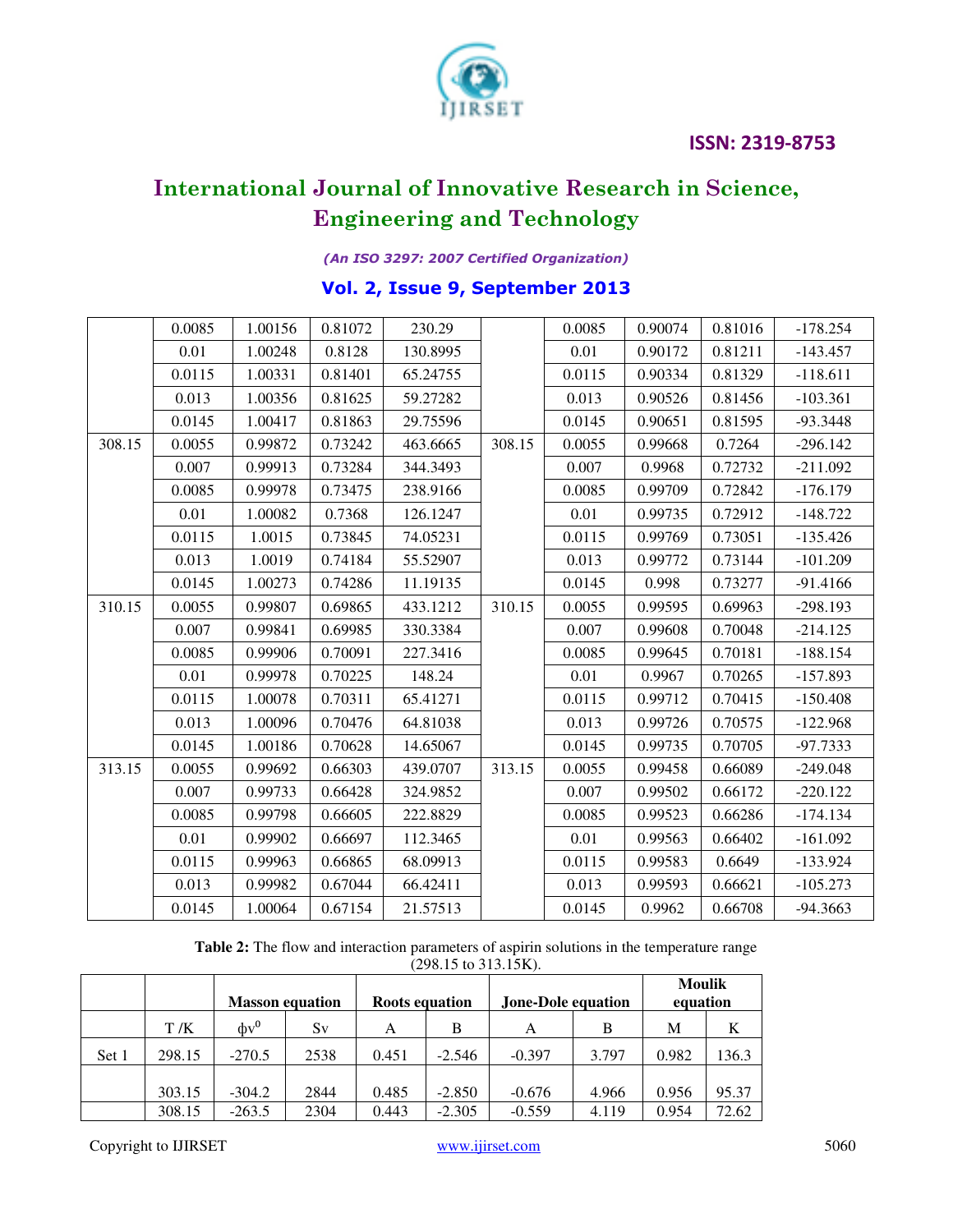

*(An ISO 3297: 2007 Certified Organization)* 

### **Vol. 2, Issue 9, September 2013**

|       | 310.15 | $-341.5$ | 2948     | 0.521    | $-2.945$ | $-0.489$ | 4.088 | 0.975 | 97.05 |
|-------|--------|----------|----------|----------|----------|----------|-------|-------|-------|
|       | 313.15 | $-134.2$ | 1036     | 0.314    | $-1.034$ | $-0.306$ | 3.301 | 0.990 | 137.3 |
| Set 2 | 298.15 | 6218     | $-50640$ | $-6.190$ | 51.87    | $-4.202$ | 30.85 | 0.685 | 717.8 |
|       | 303.15 | 6323     | $-51885$ | $-6.287$ | 53.06    | $-3.190$ | 25.82 | 0.794 | 878.2 |
|       | 308.15 | 6361     | $-53131$ | $-6.315$ | 54.24    | $-3.002$ | 24.80 | 0.807 | 905.3 |
|       | 310.15 | 6439     | -53876   | $-6.389$ | 54.96    | $-2.994$ | 24.68 | 0.813 | 839.4 |
|       | 313.15 | 6694     | $-56373$ | $-6.641$ | 57.44    | $-2.838$ | 23.71 | 0.823 | 851.8 |
| Set 3 | 298.15 | 1113     | $-9421$  | $-0.937$ | 9.452    | $-0.293$ | 2.679 | 0.983 | 112.1 |
|       | 303.15 | 1174     | $-9930$  | $-0.996$ | 9.950    | $-0.503$ | 4.066 | 0.966 | 145.7 |
|       | 308.15 | 1167     | $-9918$  | $-0.987$ | 9.915    | $-0.774$ | 5.650 | 0.942 | 164.0 |
|       | 310.15 | 1090     | $-9179$  | $-0.909$ | 9.174    | $-1.018$ | 6.406 | 0.916 | 108.9 |
|       | 313.15 | 1079     | -9108    | $-0.897$ | 9.092    | $-0.748$ | 5.288 | 0.943 | 136.2 |
| Set 4 | 298.15 | $-565.2$ | 3920     | 0.743    | $-3.909$ | $-0.13$  | 1.090 | 1.007 | 103.5 |
|       | 303.15 | $-534.9$ | 3800     | 0.712    | $-3.784$ | 0.022    | 1.144 | 1.014 | 123.3 |
|       | 308.15 | $-574.6$ | 4138     | 0.751    | $-4.113$ | 0.00     | 0.964 | 1.008 | 96.98 |
|       | 310.15 | $-558.9$ | 3878     | 0.735    | $-3.852$ | 0.005    | 1.156 | 1.011 | 121.1 |
|       | 313.15 | $-501.7$ | 3432     | 0.678    | $-3.405$ | 0.030    | 0.914 | 1.012 | 107.0 |

The viscosities (η) of solutions are listed in table 1.The η values increases with concentration and decreases with rise in temperature. This suggests the existence of molecular interactions occurring in the system. The viscosity data have been analyzed by using Jones –Dole equation 3. Where  $\eta$  and  $\eta_0$  are the viscosity of solute and solvent, respectively. The linear plots were observed for Jones Dole, Massons, Roots and Moulik equations. (figure 1-4).The flow and interaction parameters are reported in table no. 2.

Figure 2 shows the variation of  $(\eta_r - 1)/C^{1/2}$  against square root of concentration over the temperature range 293.15 K to 313.15K for different sets performed. A is constant independent of concentration and B is Jones-Dole coefficient represents measure of order and disorder introduced by solute into the solution, positive B-coefficient shows strong alignment of solvent towards solute and is related to the effect of the ions on the structure of water  $17,18$ . The strong interaction immobilizes the neighboring solvent molecules and presents large obstruction to viscous flow of solution thereby increasing viscosity. Thus the present system behaves as structure maker.

 The parameters obtained from Masson equation, Root's equation, Jones-Dole equation, Moulik equation are listed in table 2. The observed values of A are negative and of B are positive. The positive values of B at all temperatures indicate water structuring<sup>17</sup>. M & K values are positive, M shows small magnitudes than K.

#### **IV. CONCLUSIONS**

Study of flow and interaction parameters of aspirin in presence of additives such as NaCl, KCl, Dextrose, Sodium lactate etc. at different temperatures suggests that

1. The values of  $\phi_v^0$  at all temperatures are negative for set 1 and 4, suggest the weak ion-solvent interactions in aqueous solution, that may have the implication for the permeation of those molecules through biological membranes.

2. The  $S_v$  values are positive for set 1 and 4 suggesting strong ion-ion interactions.

3. The positive values of Jones-Dole coefficient B at all temperatures indicates water structuring behavior.

4. In aqueous solution the values of partial molar volume are positive/ negative and decrease with the extent of hydrogen bonding. Lower the partial molar volume value, stronger is the hydrogen bond. Positive values of B suggesting strongly hydrated solute indicating structure promoting tendency i.e. kosmotropes (structure makers).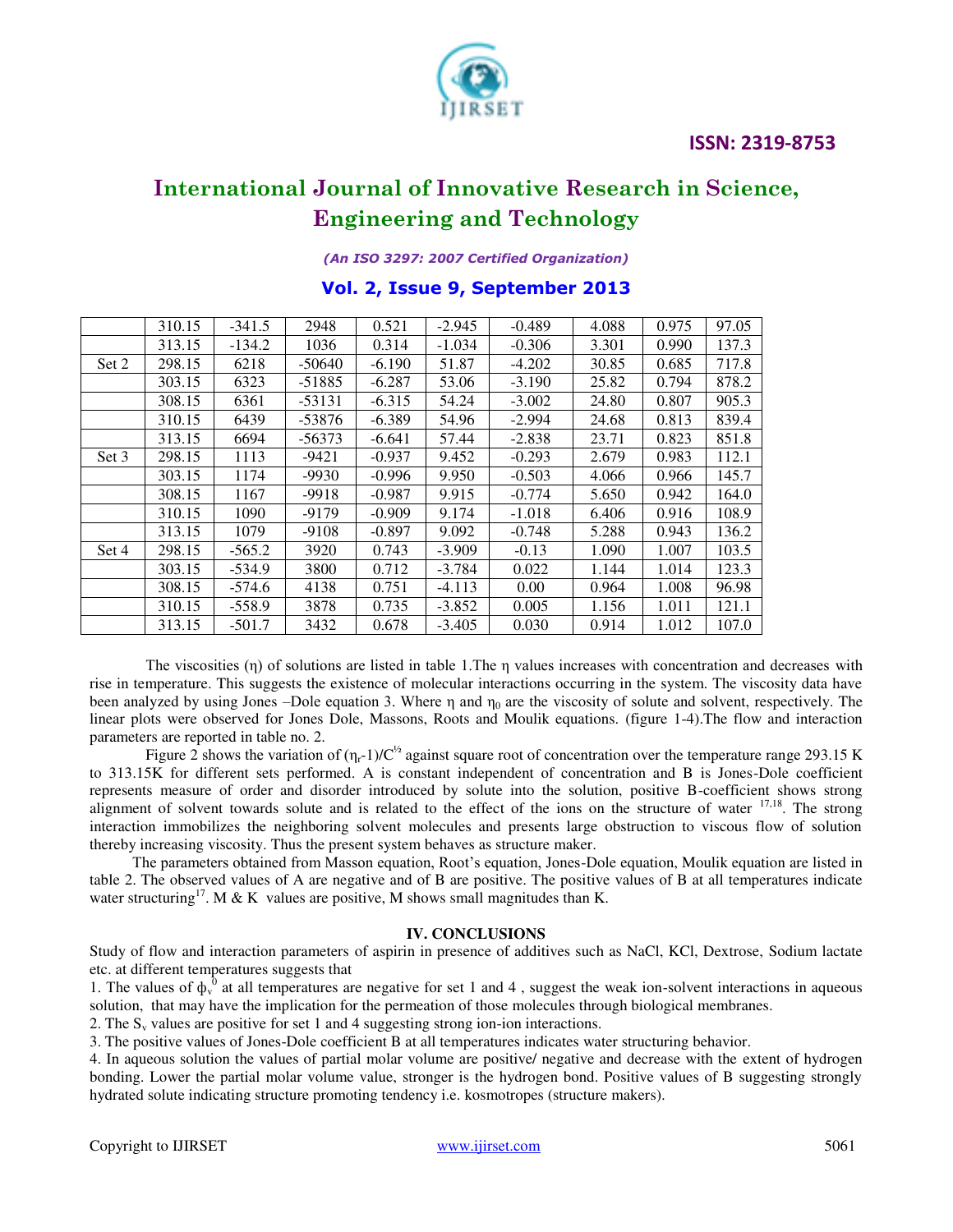

*(An ISO 3297: 2007 Certified Organization)* 

### **Vol. 2, Issue 9, September 2013**



Copyright to IJIRSET 5062 **Figure 1:** Plot of  $\phi$ **v** versus  $C^{\frac{1}{2}}$  for aspirin solution in RL at different temperatures.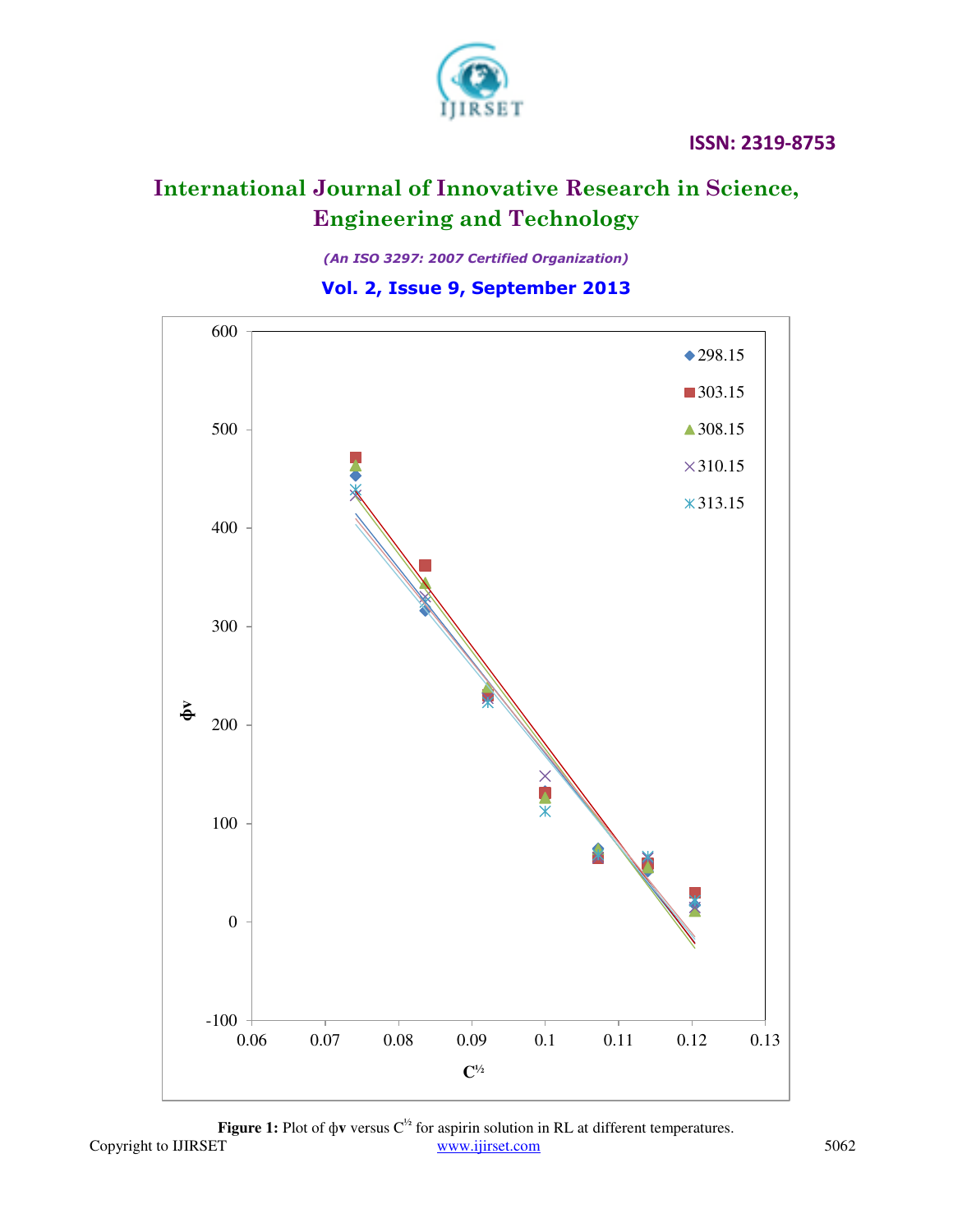

*(An ISO 3297: 2007 Certified Organization)* 

## **Vol. 2, Issue 9, September 2013**



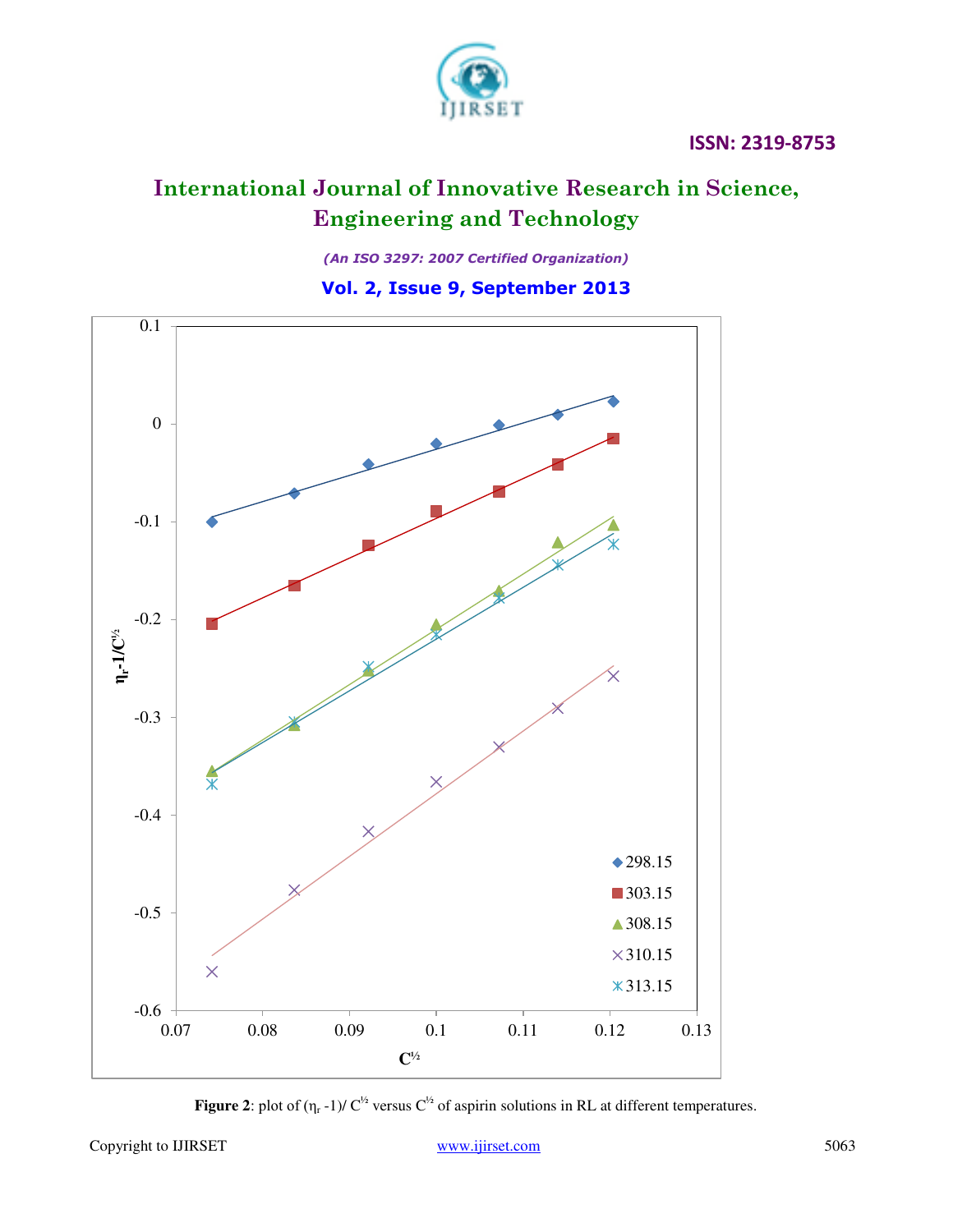

*(An ISO 3297: 2007 Certified Organization)* 

**Vol. 2, Issue 9, September 2013**



**Figure 3**: plot of  $(d-d_0)/C$  versus  $C^{1/2}$  for aspirin solutions in RL at different temperatures.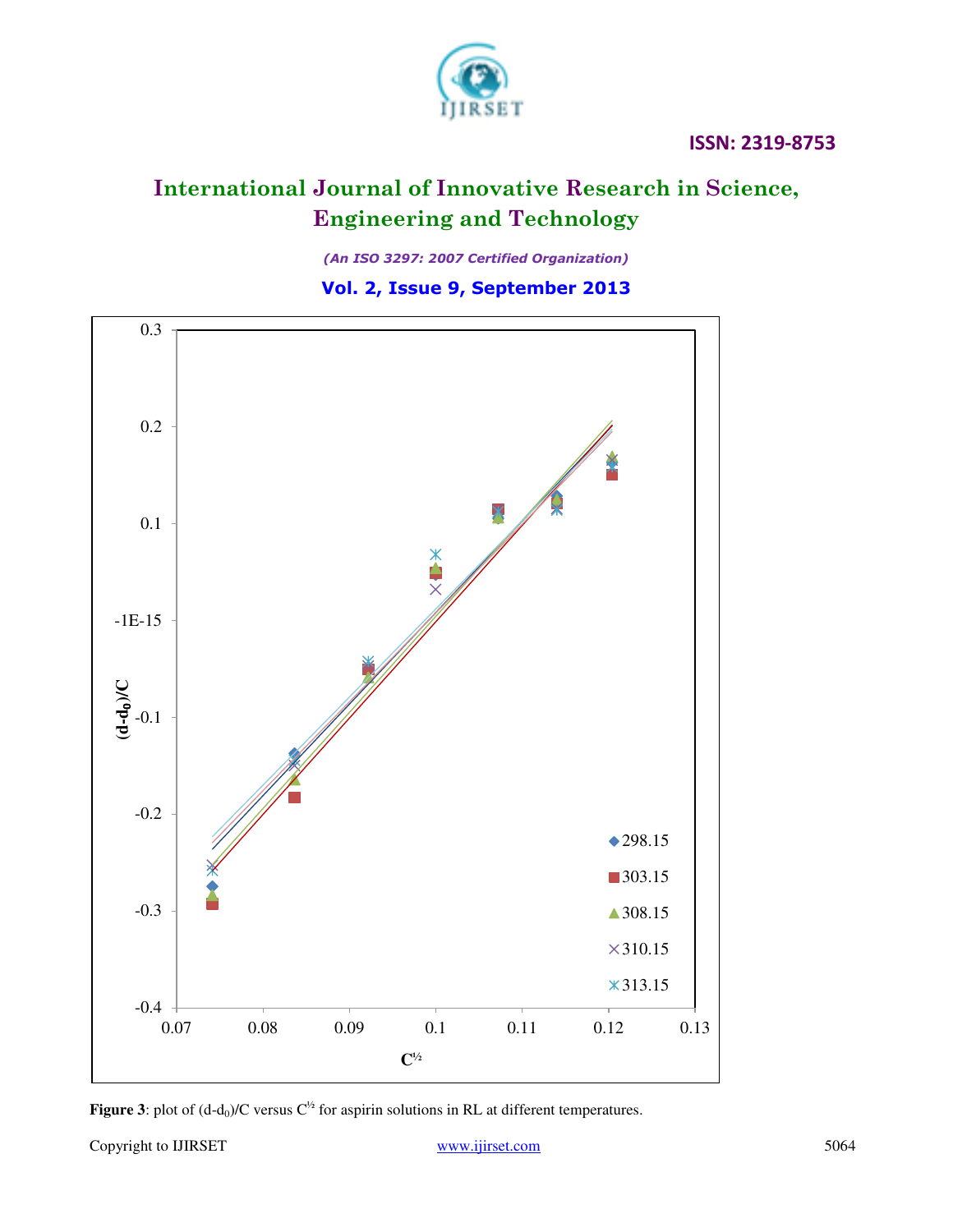

*(An ISO 3297: 2007 Certified Organization)* 

**Vol. 2, Issue 9, September 2013**



Copyright to IJIRSET 5065 Figure 4: plot of  $(\eta/\eta_0)^2$  versus C<sup>2</sup> for aspirin solutions in RL at different temperatures.